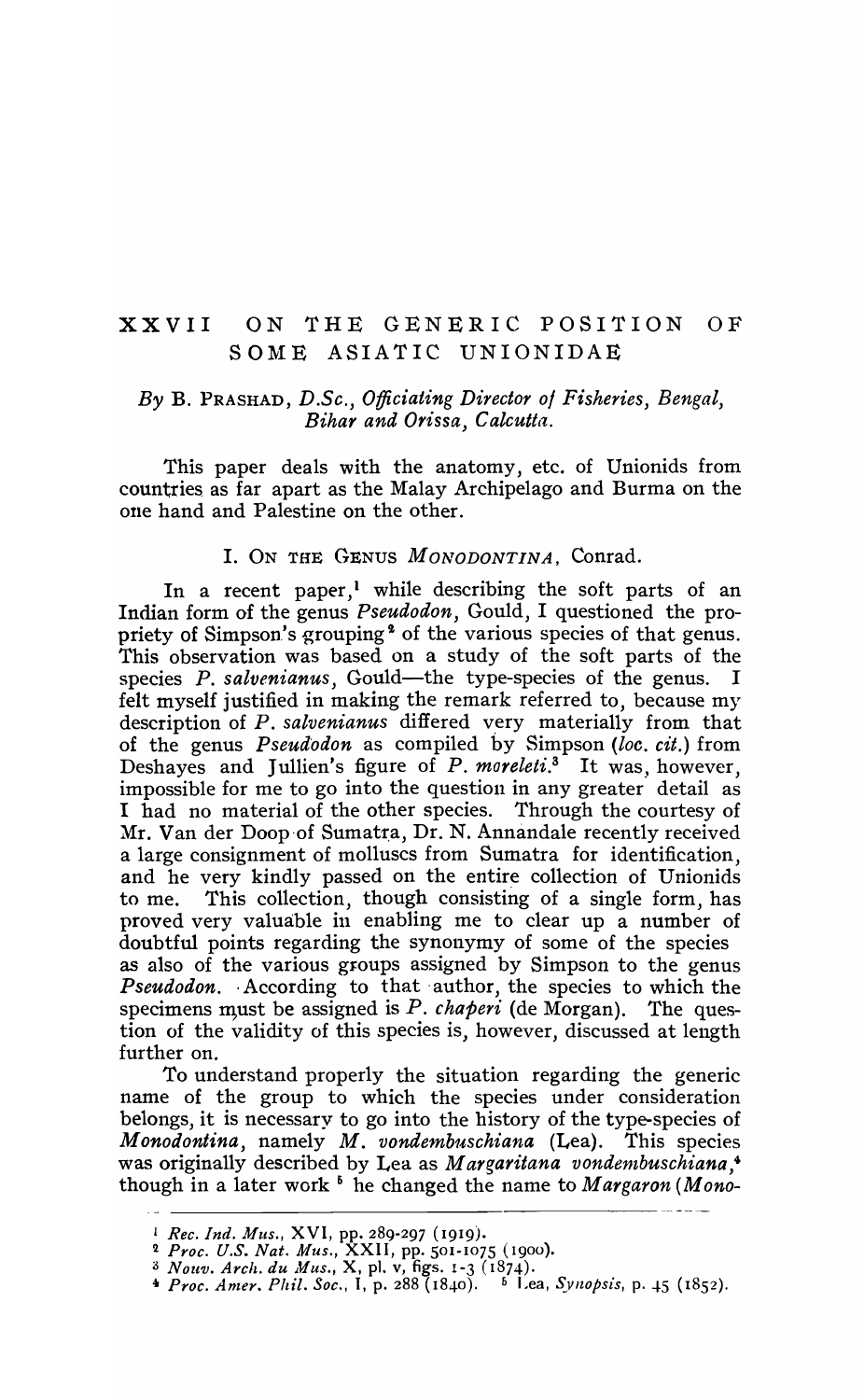*condylea)* vondembuschiana. H. & A. Adams,<sup>1</sup> recognizing the validity of d'Orbigny's genus *M onocondylea,* assigned the species to that genus. Later Conrad 2 established a new genus M *onodon*tina for the same species,<sup>8</sup> abbreviating the specific name also; but subsequently, considering his new genus to be a synonym of Gould's *Pseudodon,* he again described the species as P. *vondembuschiana.* Simpson *(loc. cit.),* following Conrad, has included the form in the genus *Pseudodon*, making it however the type of a distinct group, which included a number of other species. This grouping on the whole is artificial, since widely different species such as *P. salvenianus* have been included in the group of P. *vondembuschiana.* A few other unimportant changes affecting the name of this species are given by Simpson.

The material from Sumatra has made it possible for me to examine the animal of a form of P. *vondemhuschiana,* and as a result of this examination I have found it necessary to revive Conrad's genus *Monodontina-because* the animal of the Sumatran species—a form of the type-species of *M* onodontina—is very different from that of the type-species of *Pseudodon*, namely *P. salvenianus.* I have also added a few notes on the synonymy of the other species, based on an examination of the collection of the Zoological Survey of India (Indian Museum) and a critical study of the excellent figures in Haas' incomplete monograph 4 and other available literature.

Of the species included by Simpson in this group P. *eltipticum,*  P. *zollingeri,* P. *cumingii, P. aeneolus* and P. *tumidus* seem to be related to *M vondembuschiana,* and will probably have to be assigned to Conrad's genus *Mcnodontina*. It is, however, impossible for me to go further into this question as no specimens of these forms are available. It is also impossible to express any opinion as to P. *thomsoni, P. cambodiensis* and *P. nicobaricus* owing to incomplete information, while P. *moreleti* cannot beincluded in the genus, for, as is shown in the rather-poor figure of the soft parts by Deshayes and Julien *(loc. cit.)*, the animal appears to be very different from that of M. vondembuschiana. Specimens of P. *inoscularis* identified as such by Mr. H. B. Preston, and now in the collection of the Zoological Survey of India, are undoubtedly no more than a variety of *M vondembuschiana,*  while specimens of *P. chaperi* also merge very gradually into this species. *P. zollingeri,* as stated above, is undoubtedly a distinct species, but I do not think that Mousson<sup>5</sup> was right in including in it shells which he described as var. *angulosa,* for this latter is probably nothing more than what I describe below as var. *chaperi* 

*L* Gen. Rec. Moll., p. 501 (1858).

*<sup>2</sup> Proc. Acad. Nat. Set". Ph £ladelplzia.* VI, pp. 266-449 ( 1853).

<sup>3</sup>*Amer. Journ. Conchology,* I, p. 233 ( 1865).

<sup>4</sup>Martini und Chemnitz, *Conch. Cab. (ed.* Kuster), *Unio.* Owing to the war no further instalments of this work were received in the Calcutta libraries after page 256 and plate 59 (1910).

<sup>&</sup>lt;sup>5</sup> *Moll. Java*, Zurich, p. 96, pl. xvii (1849).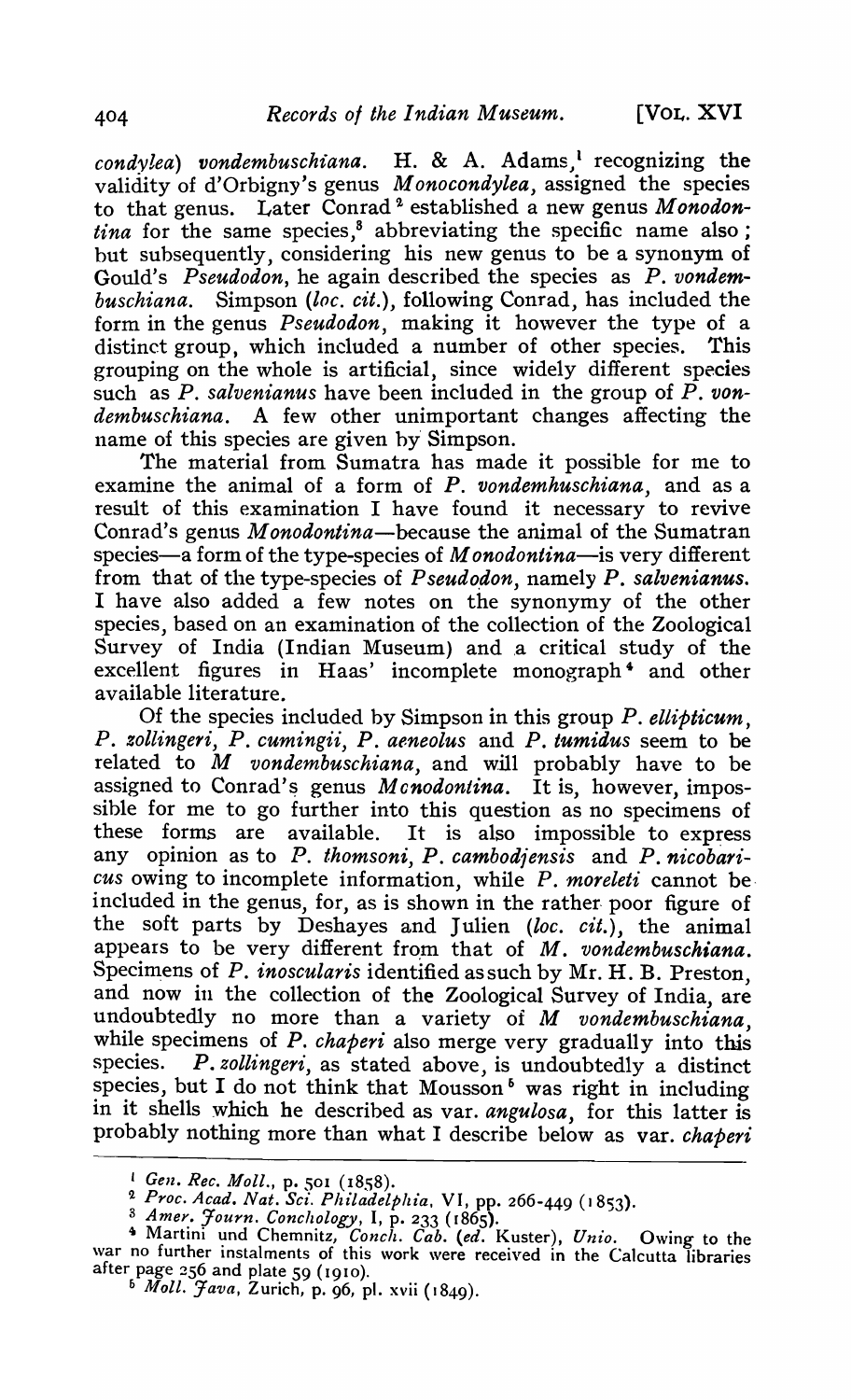of *M. vondembuschiana.* Simpson considers Mousson's species *Alasimodonta crispata* synonymous. with *M. von dembuschiana* , but in my opinion it is a distinct species, as it was also considered to be by von Martens.<sup>l</sup>

# Monodontina, Conrad.

As already stated, the genus was established by Conrad for Lea's species *M argaritana vondembuschiana,* with the following description : "Hinge with an obtuse rounded tooth immediately below the beak." It may be redescribed as follows :-Shell rather thin, rhornboid ovate, rounded in front, truncated posteriorly, with the result that the posterior margin is nearly straight; with a narrow wing and a feebly developed posterior ridge; in young specimens a second ridge also visible above the posterior ridge:



TEXT-FIG. I.-*Monodontina vondembuschiana*, var. *chaperi*, hinge and muscle-scars.

umbo compressed, beak sculpture consisting of concentric zig-zag lines; shell practically smooth except for lines of growth; hingeline straight  $(fig. 1)$ ; a single smooth cardinal tooth  $(T)$  in each valve, that of the right valve situated just in front of the umbo and fitting in front of that of the left valve; lateral tooth represented by- a feebly developed ridge in each valve, its posterior limit having a triangular brownish scar containing a prolongation of the hinge-ligament; the two anterior muscle-scars prominent, uniting with one another and having very irregular outlines; posterior muscle-scars very faint and separate; nacre bluish, somewhat iridescent with a brownish marginal line running parallel to the border at a little distance from the edge.

The animal of the Sumatran form (fig.  $2$ ) has the inner pair of gills very much wider than the outer throughout their entire length.

<sup>1</sup> *Malakol. Blätter*, XIV, p. 13 (1867).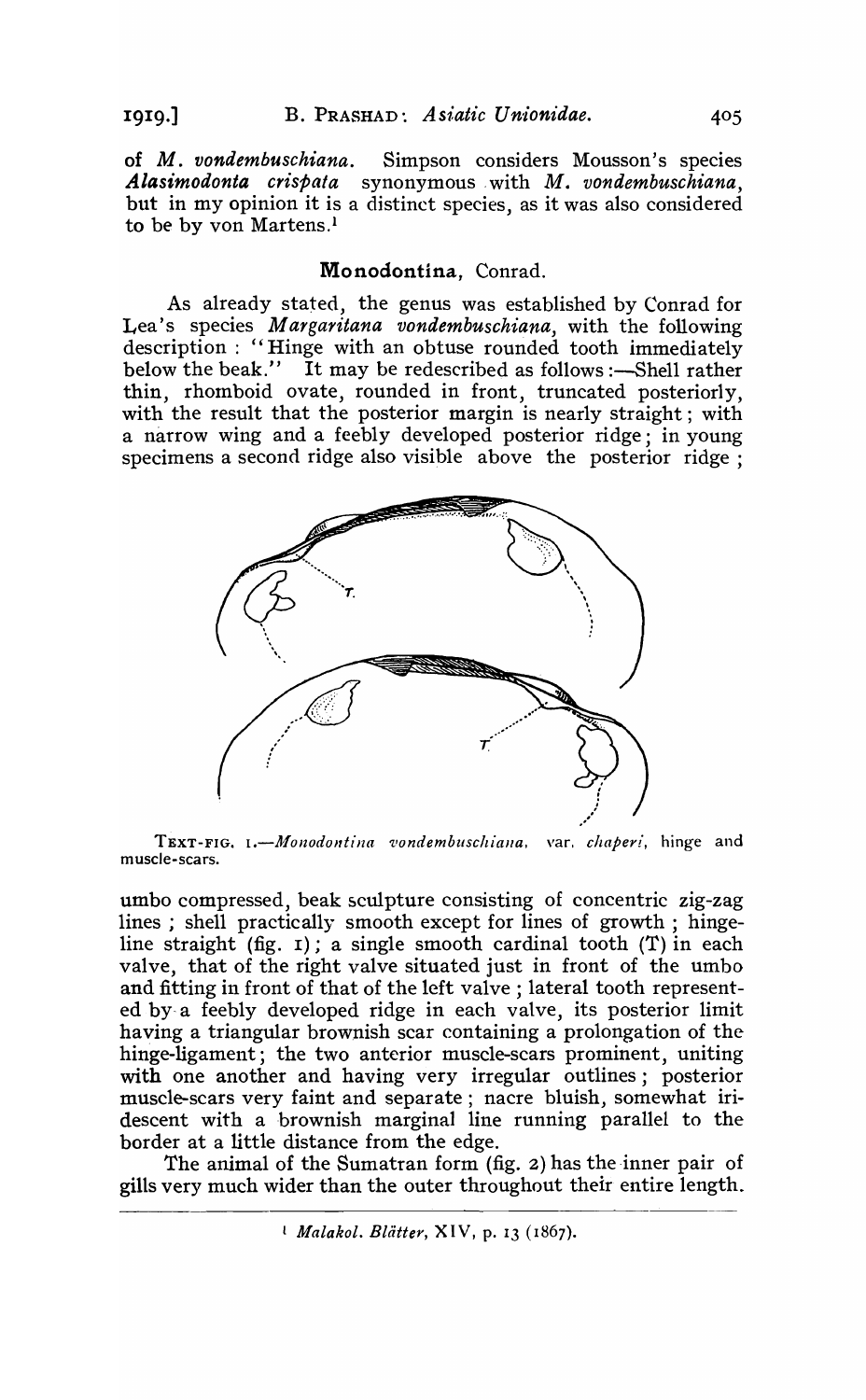The inner lamellae of the inner pair of gills are attached to the abdominal sac only along one-third of their anterior length, while the posterior two-thirds is quite free until the lamellae of the opposite sides meet each other a little behind the posterior margin of the abdominal sac and unite to form the diaphragm. The outer lamellae of the outer pair of gills are united with the mantle all along. The diaphragm is complete and is formed only by the gills, there being no mantle connection between the branchial and the anal apertures, though the mantle-wall of the opposite sides is slightly drawn in. The palpi are well developed, rather ellipsoid in outline, with .a narrow base of attachment to the abdominal mass and further attached along one half of their posterior margin to the mantle. The anterior margin of the gills is separated from the palps by a small gap. The branchial aperture is large with two to three rows of elongated papillae , the anal is a little more



TEXT-FIG. 2.~Animal of *M. vondembuschiana,* var. *chaperi. AIl.=anal*  aperture;  $Br =$  branchial aperture;  $F =$ foot;  $I.G =$  inner gill; O.G. outer gill; P. palp; *Sa.* supra-anal.

than two-thirds the size of the branchial and is quite smooth; the supra-anal is much smaller than either and is separated from the anal by a small mantle connection. The foot is fairly large.

A comparison of the above description of a form of the genus *M onodontina* with that of *Pseudodon* described in my former paper *(loc. cit.,* p. 295) shows that the two genera differ from each other

in the following respects :-<br>I. The inner lamellae I. The inner lamellae of the inner pair of gills of *M onodontina*  are free from the abdominal sac along two-thirds of their length, while in *Pseudodon* they are attached all along.

2. There is a distinct supra-anal in *M onodontina,* but owing to the absence of a mantle connection in the position between the anal and supra-anal of other genera there is no distinction between the anal and the supra-anal in *Pseudodon.* 

3. The anal is quite smooth in *M onodontina,* whereas its lower part is papillose in *Pseudodon.*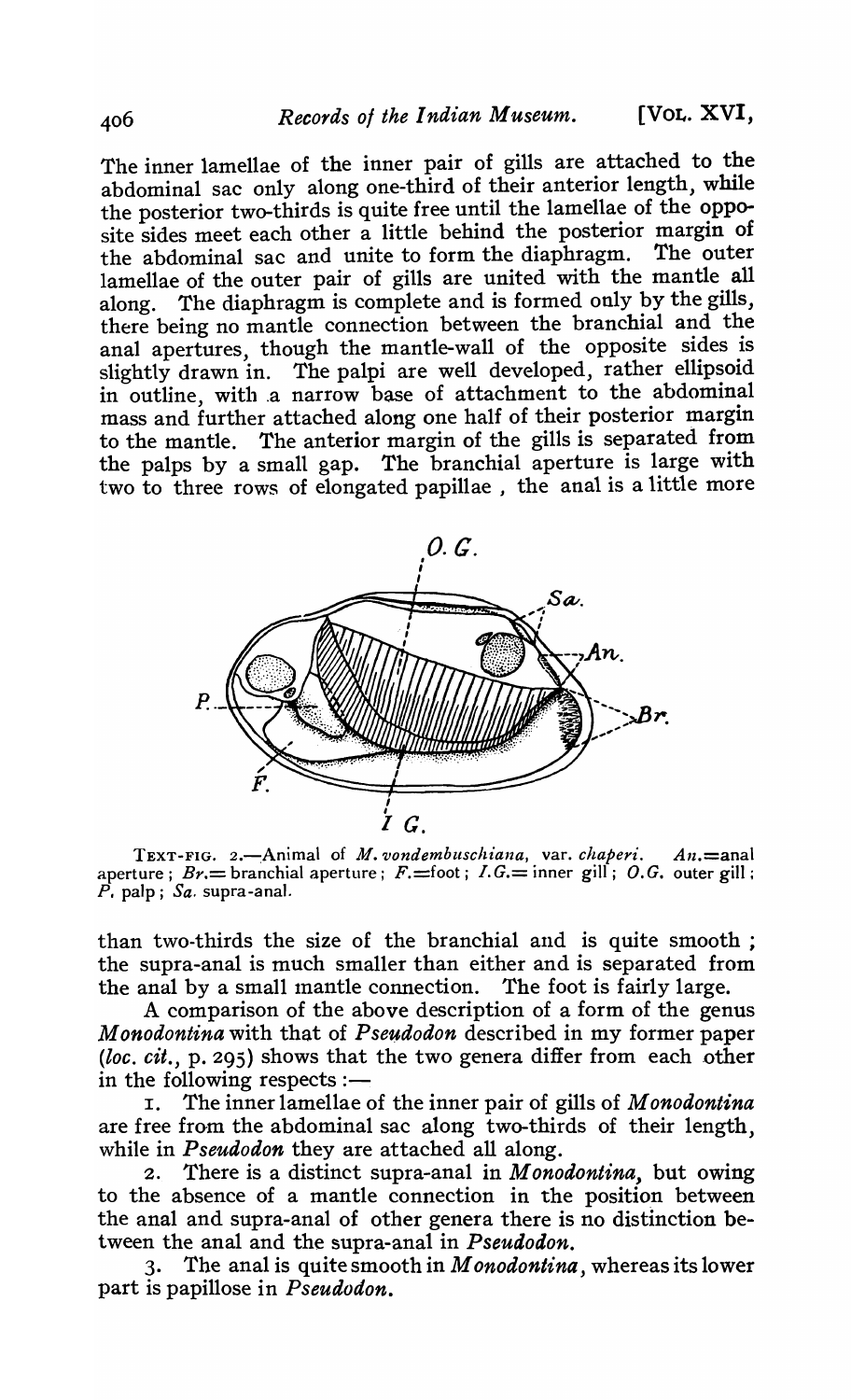4. The foot in the genus *Monodontina* is a much better developed structure than in *Pseudodon.* 

*Relationships.-Frierson* 1 in discussing the relationship of Pseudodon resuspinatus, von Martens, says that the outline and sculpture are very like that of the genus *Virgus,* while specimens of *N odularia* (probably *brandtii* from Japan) show a very close kinship to *Pseudodon* in the teeth and general facies. I do not, however, think that the comparison is quite correct for the sculpture of *Virgus* (vide Simpson, loc. cit., p. 852) is quite different from that of any of the species of *Pseudodon* that I have seen, and also from that of the species that I now assign to the genus *Monodontina.* The hinge also is quite different in the two genera. The above remarks apply with equal force to the comparison made by the same author between *Nodularia* (probably *brandtii)* and *Pseudodon,* for the hinge and teeth in the group of *N odularia iapanensis,* to which *N brandtii* belongs, are very different from those of *Pseudodon* and *M onodontina. M onodontina,* on the other hand, seems to have a rather close relationship with the group of *Nodularia contradens,* which Haas *(loc. cit.,* p. 173) has recently separated into a distinct genus *Contradens.* 

# Monodontina vondembuschiana (Lea).

1900. *Pseudodon vondembuschiana*, Simpson, op. cit., p. 836. IgI0. *Pseudodon vondembuschiana,* Haas, *Ope cit.,* pI. xliv, figs. 4, s.

A number of specimens of the typical form are present in the collection of the Zoological Survey, from Sarawak, and one specimen from the Philippine Islands (presented by the late Mr. W. Theobald). Mr. H. B. Preston also identified some shells *(No. M*<sup>5031</sup>) from Pegu as P. *vondembuschiana*, although he does not mention this species in his volume in the 'Fauna of British India.' These lastmentioned specimens, however, do not even belong to the genus *M onodontina* ; they are rather specimens of *Pseudodon crebristriatus*  and *P. peguensis.* 

#### Var. chaperi (de Morgan).

*1885. Pseudodons chaperi,* de Morgan, *Bull. Soc. Zool. France,* X, p. 423, pI. ix, fig. I.

Igoo. *Pseudodon chaperi,* Simpson, *Proc. U.S. Nat. Mus.,* XXII, p. 838. Both de Morgan and Simpson considered this a distinct spe-

cies. The large number of specimens of different ages received from Sumatra, however, show beyond doubt that it is no more than a variety of *M. vondembuschiana.- P. zollingeri,* var. *angulosa* of Mousson *(loc. cit.)* also seems to me to be no more than a variety of that species. Indeed, it is probably identical with the var. *chaperi,* but it is impossible to express a definite opinion on this point without further material.

The record of the occurrence of this variety in Sumatra greatly extends its range, for it was previously known from

1919.]

<sup>&</sup>lt;sup>1</sup> *Nautilus*, XXIV, p. 97 (1911).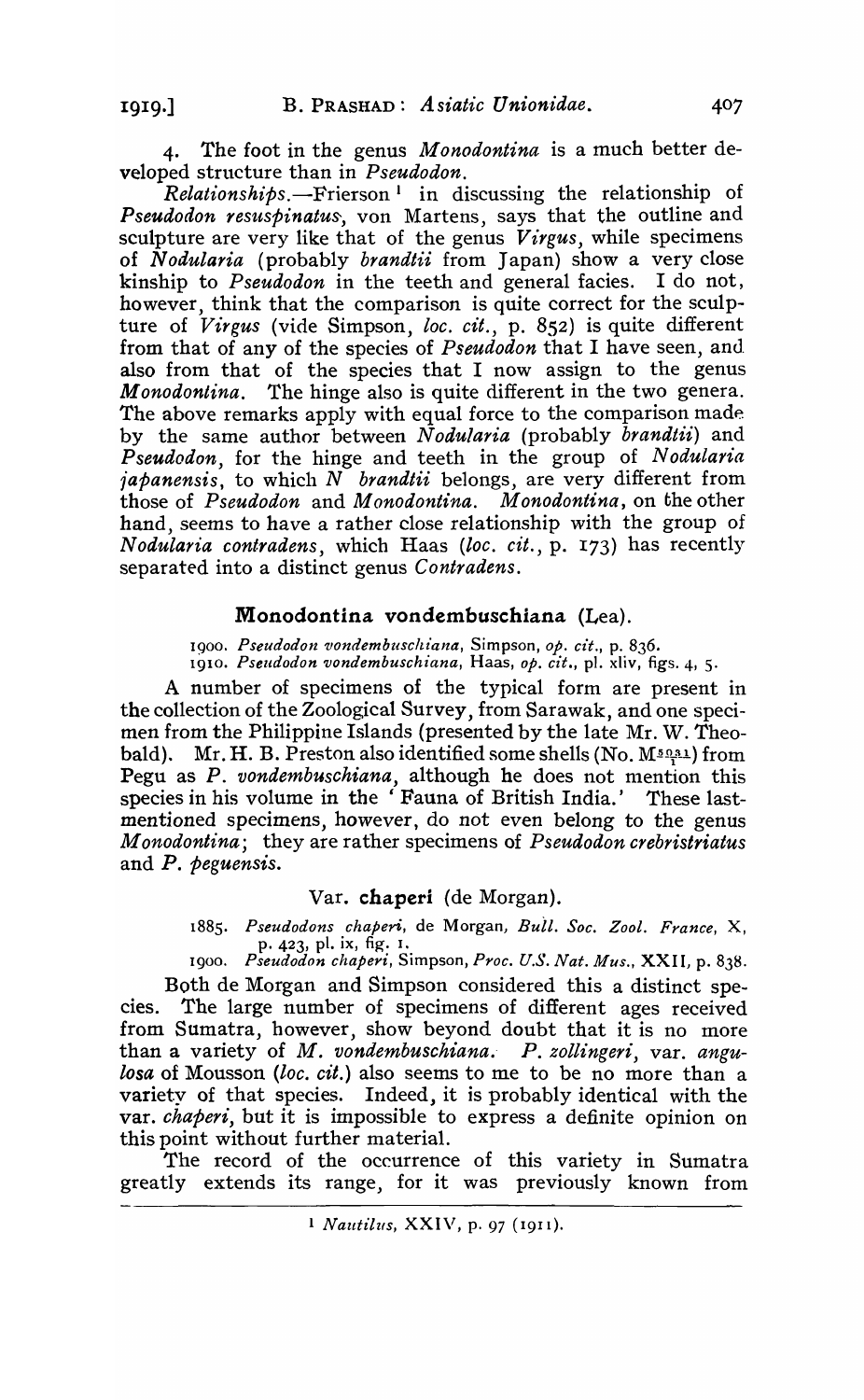Cambodia and Siam only. It probably occurs also in the Malay Peninsula, the freshwater molluscs of which are little known.

#### Var. inoscularis (Gould).

1844. *Anodon inoscularis, Gould, Proc. Boston Nat. Hist. Soc., I, p. 160.* 1900. *Pseudodon' inoscularis,* Simpson, *Pl'oc. U.S. Nat. Mus.,* XXII, p.837·

There are two specimens of this form in the collection, one labelled "Tenasserim" and another "Tenasserim river."

It differs from the typical' form in the shell being much smaller and more depressed, the posterior wing rather broader, the surface smoother and the cardinal tooth better developed.

# Monodontina cumingii (Lea).

1850 • *Allodonta cumingiz',* Lea, *Proc. Zool. Soc. London,* p. 199. 1900. *Pseudodon cumingii*, Simpson, op. cit., XXII, p. 837.

A single specimen from Cambodia in the collection belongs to this species. .

A point worth noting about *M. cumingii* is that the origin of the cardinal tooth is exactly in line with the upper margin of the shell.

# II. SUB-GENERA OF *UNIO* FROM THE NEAR EAST.

The specimens on which this part of the paper is based were collected by Dr. Annandale in  $19I2$  in the Lake of Tiberias.<sup>1</sup> The entire collection of molluscs from this area was reported on by Preston, $<sup>2</sup>$  but nothing-was said by him about the anatomy of the</sup> various forms; further, the identifications of the two forms treated of in this paper are not correct in view of later work. One of the species belongs to Germain's recently proposed subgenus *Rhom*bunio,<sup>3</sup> while I have found it necessary to give a new subgeneric name to the other species. Annandale' also has pointed out the great confusion that exists regarding the nomenclature of the various species of the genus *Unio* from Palestine, but I am unable to go into the question further owing to insufficient material of the related forms. I have, however, adopted Germain's plan of dividing the genus *Unio* into subgenera instead of groups as Simpson 6 had done, because Germain's idea conduces to a clearer understanding of the relationships.

### Rhombunio, Germain.

Germain proposed this subgenus in 1911 (loc. cit.) for a group superficially resembling that of *Unio littoralis* group. According

<sup>1</sup>For further details about locality, etc., reference may be made to *Journ. As. Soc. Bengal,* IX, p. 17 onwards (1913).

<sup>&</sup>lt;sup>2</sup> *Ibid.*, pp. 465-476, pl. xxvii (1913).

<sup>3</sup>*Bull. Mus. D'Rt'st. Nat. Parts,* XVII, p. 67 (1911).

*<sup>4-</sup> Journ. As. Soc. Bengal,* XI, p. 459 (1915).

<sup>6</sup> *Proc. U.S. Nat. Mus.* XXII, p. 679 onwards (1900).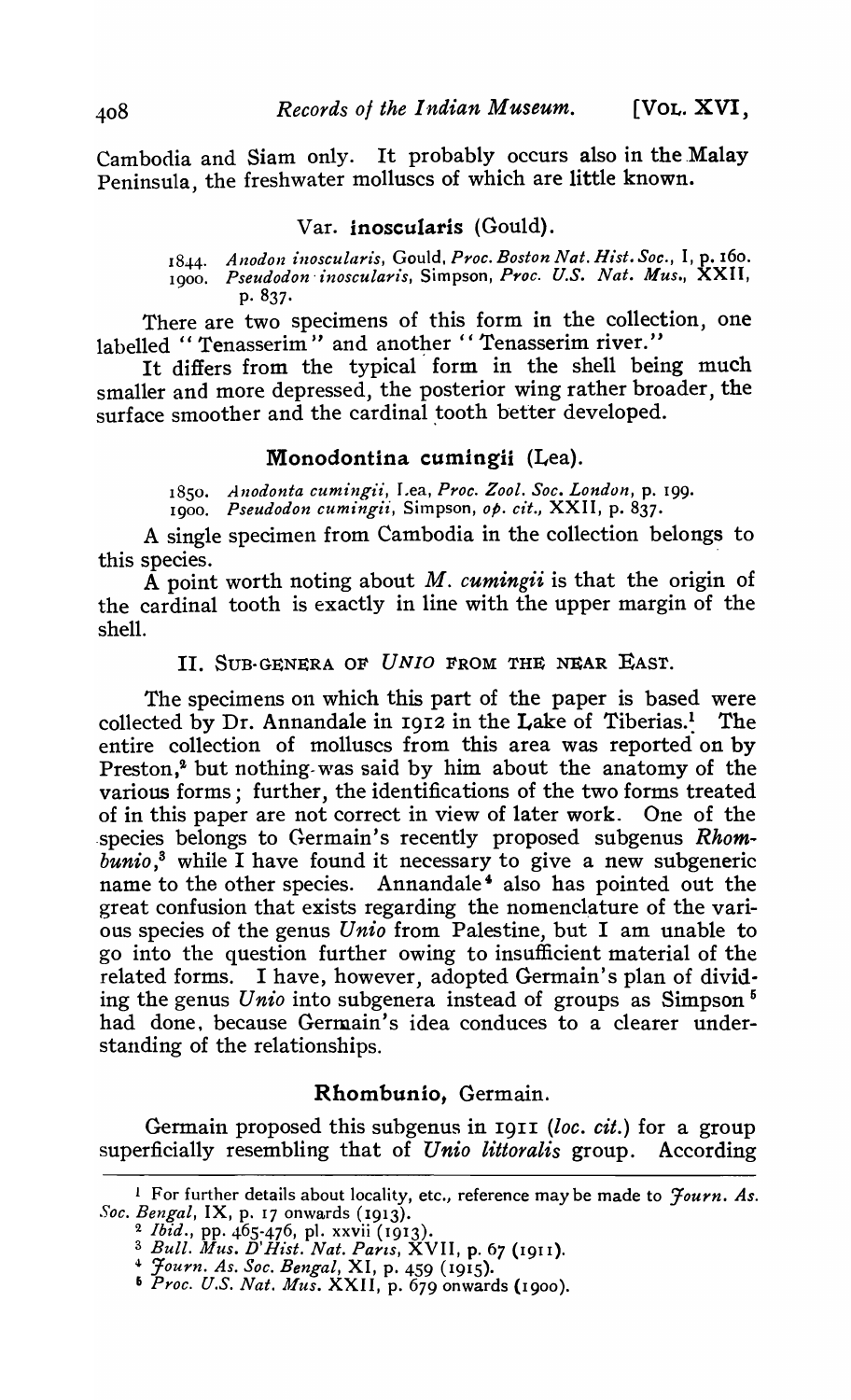to him this subgenus differs from *Unio, 5.5.* in both shell characters and' the soft parts. He stated in bis paper that the account of the subgenus would be published later, but so far no such account has appeared.

In Dr. Annandale's collection there are three specimens of Unio (Rhombunio) semirugatus preserved in spirit; these were identified as *U nio simonis* by Preston. One of the three specimens is a gravid female. The following description of the soft parts of the sub-genus is based on this material.

Corresponding to the shape of the shell the gills (fig. 3) are fairly broad but rather short; the inner pair being much broader than the outer, particularly in the anterior half. There is only a very small gap between the anterior margin of the gills and the posterior margin of the palpi. The outer lamellae of the outer pair of the outer gills are attached to the mantle all along their length. The inner lamellae of the inner pair of gills are free from the. abdom-



TEXT-FIG. 3.-Animal of *Unio* (Rhombunio) semirugatus, reference lettering same as in fig. 2.

inal sac except for a very short distance near the extreme anterior end; posteriorly the lamellae of opposite sides unite to form the diaphragm. The diaphragm is formed entirely by the gills, the mantle taking no part in its formation. The outer pair of gills alone are marsupial, but in these also, a· very small anterior and a much smaller posterior portion of each is not modified for a marsupial function. The margins of the marsupial gills are quite sharp even when the gills are charged with glochidia. The watertubes in the gills are simple but well developed. The septa in the outer pair of gills are very crowded in the female, but in the male the arrangement is practically the same as in the inner pair of gills. The palpi are ellipsoid, attached to the abdominal sac along their base, and along nearly half of their posterior margin to the mantle. The branchial, anal and supra-anal openings are as is usual; the mantle connection between the anal and the supra-anal being nearly equal in length to the supra-anal and slightly larger than the anal, while the branchial is much larger. The branchial bears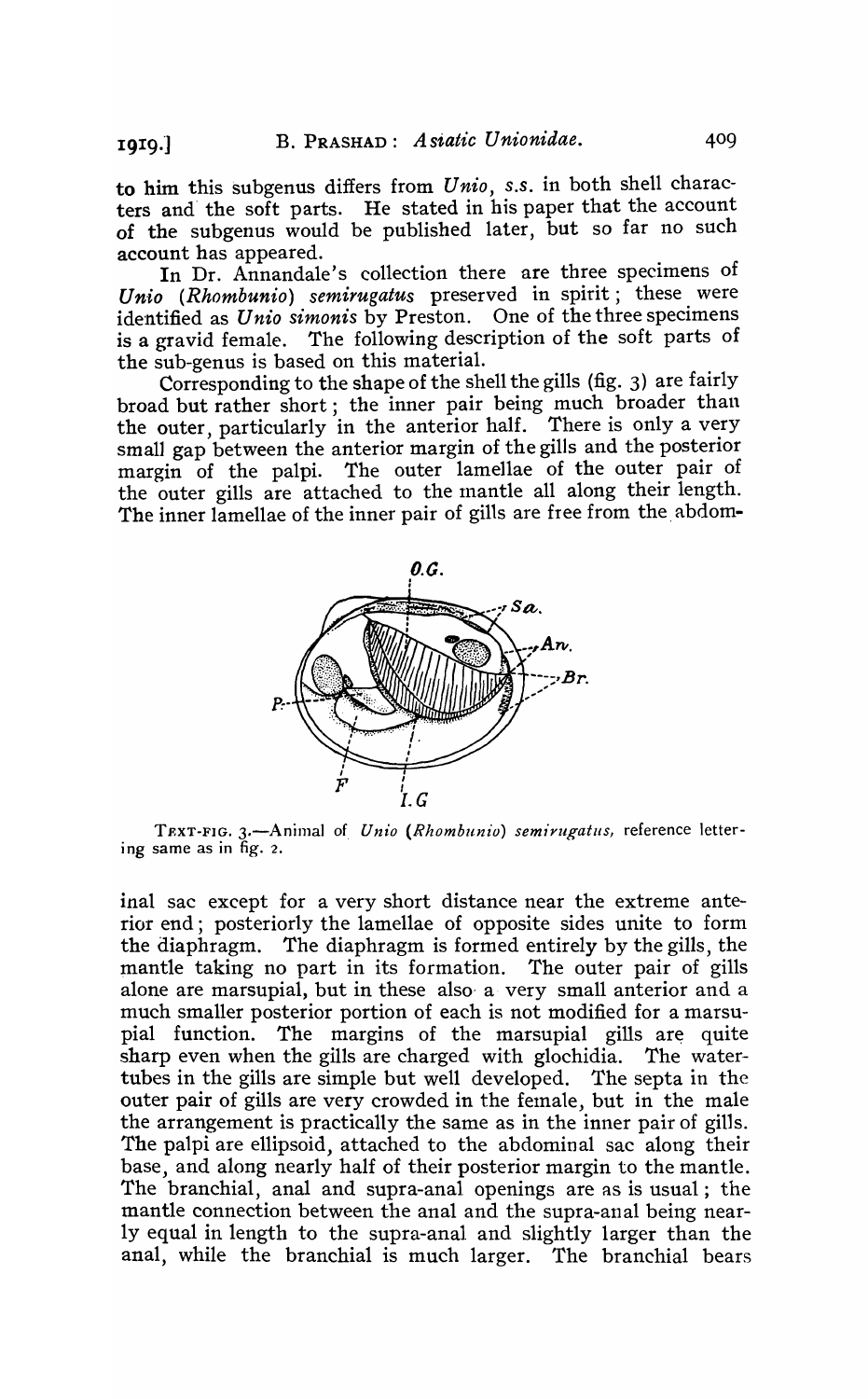three to four rows of elongated papillae at its edge, while the mantle covering also in this region is crenulate. The anal is mantle covering also in this region is crenulate. smooth and so is the margin of the mantle below the branchia1.

The glochidia (fig. 4) are very like those of *Physunio ferrugineus*<sup>1</sup> in outline, but have the hooks<br>
much better developed. They mea-<br>
sure '23 mm. X '19 mm.<br>
The animal of this sub-genus<br>
differs from that of *Unio*, *neus* 1 in outline, but have the hooks much better developed. They measure *'23* mm.  $\times$  '19 mm.<br>The animal of this sub-genus

differs from that of *Unio, s.s.,* as TEXT-FIG. 4.-Glochidium of *Unio* described by Ortmann/' in having  $(Rhombunio)$  semirugatus,  $\times$  75. the whole organism of a much more compact type, the gills much

shorter and broader, in the different shape of the palpi, the extent of the marsupial region and the very different shape of the glochidium.

# Eolymnium, sub-gen. nov.

This new sub-genus is proposed for the species *U nio terminalis,*  Bourguignat, and its allies. A large number of specimens of this species were collected by Dr. Annandale from the Lake of Tiberias in October, 1912.

Simpson *(loc. cit.,* p. 689) includes this species in his group of Unio pictorum (Linn.), the type of the section *Lymnium*, and Germain has followed him in calling the species *Unio* (*Lymnium*) termi*nalis.* The soft parts of *U nio terminalis,* however, are very different from those of U. *pictorum* as described by Ortmann *(loc. cit.,* pp. 274- 275). I have, therefore, found it necessary to separate *U. terminalis*  into a distinct sub-genus. Reference here might also be made to the interesting controversy started by Thiele<sup>3</sup> regarding the validity of the generic name *Unio.* Haas 4 took objection to his statement and expressed the opinion that the name *Unio* could not be replaced by *Lymnium,* because Bruguiere's name had priority over that of Oken. Ortmann,<sup>5</sup> who has recently summed up the whole situation very well, has come to the conclusion that *Lymnium* is nothing more than a synonym of *Unio* as restricted by Bruguière.

The animal (fig. 5) of the sub-genus *Eolymnium* may be described as follows : $-\tilde{T}$ he gills are elongate but relatively shorter than in *Unio pictorum.* The inner pair of gills is much broader than the outer throughout their length and the free region of the inner lamellae of the inner pair of gills is also much larger than in *U. pictorum;* the other attachments of the gills are similar to those described for *Rhombunio.* The outer pair of gills, except at the extreme anterior end, is marsupial, as was ascertained by cutting sections. The palpi are similar to those of *U. pictorum* except that they are more pointed

<sup>!</sup> *Rec. Ind. Mus.,* XIV, p. 184, pI. xxii, fig. 10 (1918).

<sup>&</sup>lt;sup>2</sup> Ann. Carnegie Mus., VIII, pp. 273-275 (1911-12).

<sup>&</sup>lt;sup>3</sup> Nachr. Bl. deutsch. Malakozool., XLII, p. 29 (1909).

<sup>4</sup>*Ibid.* pp. 68-72 (1909).

<sup>6</sup>*Naut£lus,* XXV, pp. 88-91 (1911 ).